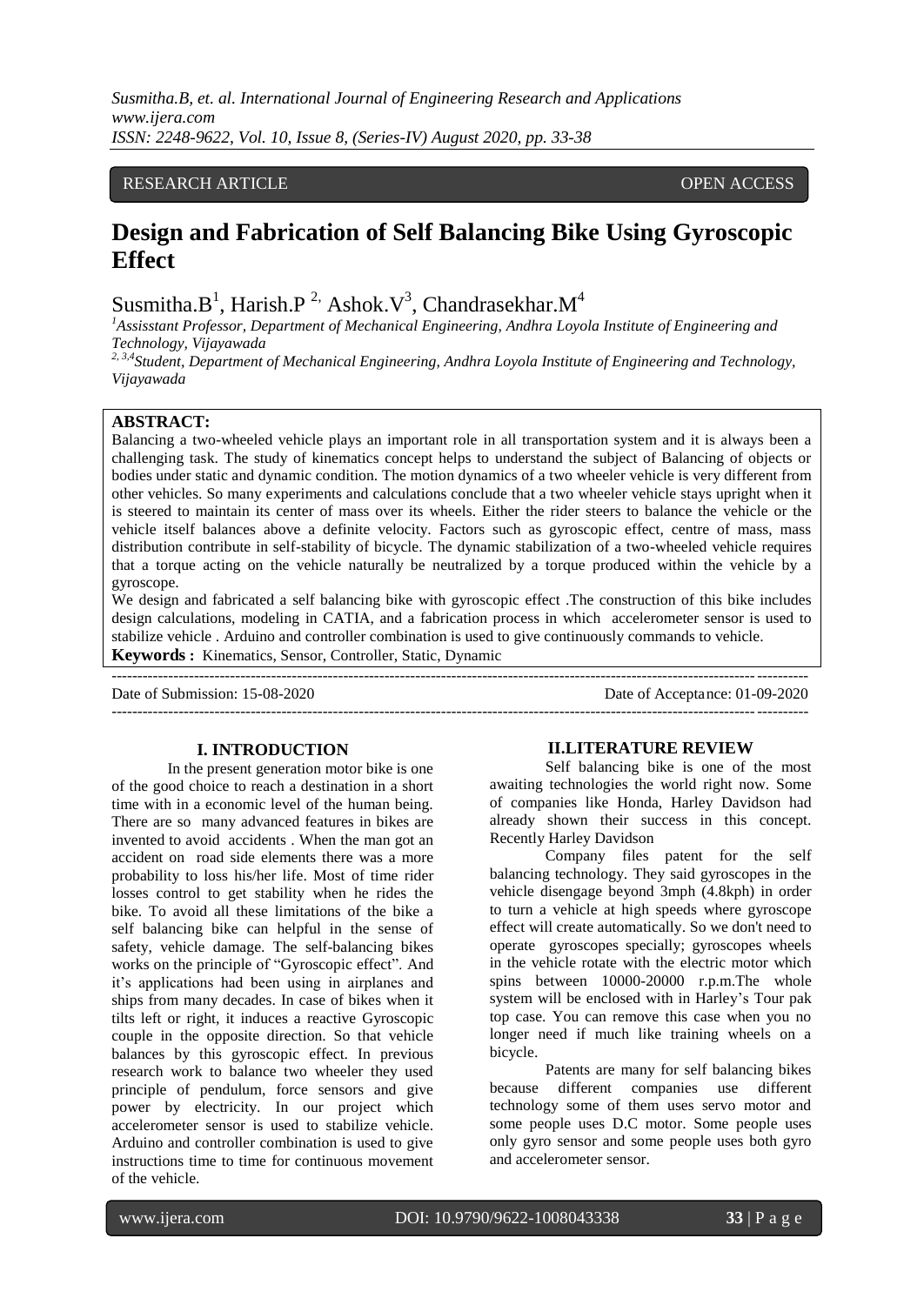*Susmitha.B, et. al. International Journal of Engineering Research and Applications www.ijera.com ISSN: 2248-9622, Vol. 10, Issue 8, (Series-IV) August 2020, pp. 33-38*

**Author [1]** has designed a two wheeler self balancing which aims to balance the two wheeler against any impact and in a static condition they used two heavy rotation disks to compensate felt of two wheeler

**Author [2]** stated that "there are several ways in order to design an efficient self balancing bicycle by using control moment gyroscope and mass balancing steering control and reaction wheel usage of CMG gives great effect".

**Author [3]** stated that "the vehicle is powered by a battery source. The motor DC 24v,250w (or) 500w,high torque whose speed will be controlled by a custom designed circuit uses sensor like IMU, which mounts accelerometer and gyroscope is used to monitor the posture of the person ".

**Author [4]** stated that "the rotation of the disc leads to the production of gyroscopic effect when the vehicle loses there balance reactive gyroscopic couple maintains stability".

**Author [5]** stated that "CGM and PD controller has short response time to balance and an effective activator as an torque amplifying device. Various simulations done and programmed in lab view results showed that PID controller not is unable to control and unstable".

#### **III. MAIN COMPONENTS**

Main components that are used in the proposed model are

- 1) 12-Volt Motor
- 2) Flywheel
- 3) L298N Motor Controller
- 4) Gyroscopic Sensor
- 5) UNO Arduino

#### 3.1 12-Volt Motor:

A DC Motor of 4-12 volts capacity is used and is used as power source to the gyroscopic discs. They are placed with the help of U-Shaped frame

#### 3.2 Flywheel:

The flywheel is used to produce the gyroscopic effect. The flywheel is attached to the motor whose sole purpose is to rotate the flywheel as per the required gyroscopic effect

#### 3.3 L298N Motor Controller:

 Motor controller is a intermediate device acts between the motors, batteries, robots microcontroller. Motor torque depends on the supplied current.

There are only 3types of motor controllers they are

- 1) Brushed stepped motor controller.
- 2) Servo motor controller.

3) Stepper motor controller.



Fig 3.1: Motor Controller

3.4 Accelerometer Sensor:

 An Accelerometer is a TRANSDUCER that is used to measure the physical or measurable acceleration that is made by an object. Co-ordinate acceleration cannot be measured using this device. An accelerometer is an electro-mechanical device that is used to measure the specific force of an object, a force obtained due to the phenomenon of weight exerted by an object that is kept in the frame of reference of the accelerometer. In the case of static acceleration, the device is mainly used to find the degrees at which an object is tilted with respect to the ground. In dynamic acceleration, the movement of the object can be foreseen.



Fig 3.2: Accelerometer sensor

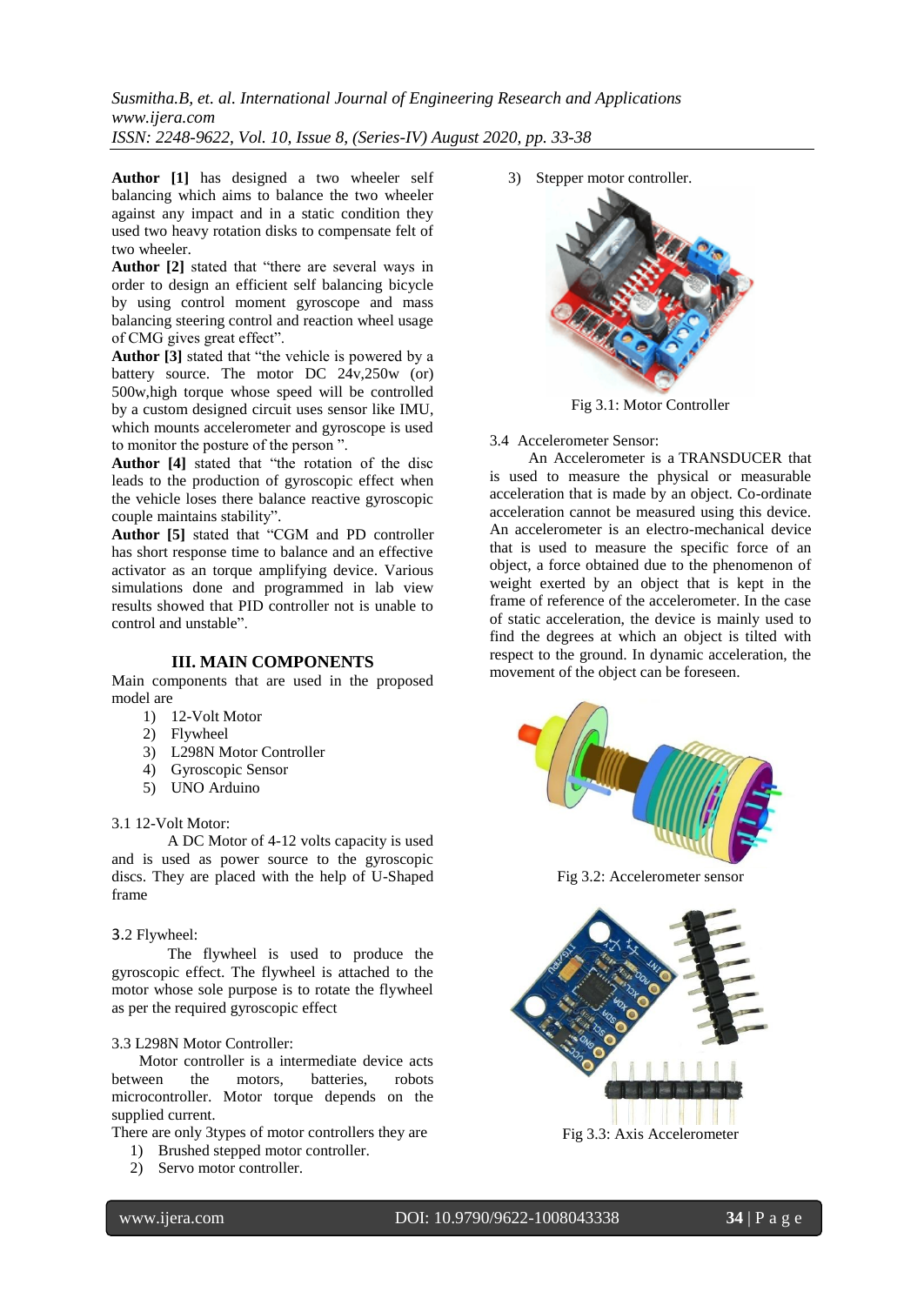## 3.5 Arduino:

Aurdino is an open-source electronics platform based on easy-to-use hardware and software. Of Aurdino boards are able to read inputs – light on a sensor, a finger on a button, or a Twitter message – and turn it into an output – activating a motor, turning on an LED, publishing something online.

The Ardino board is connected to a computer via USB, where it connects with the Arduino development environment (IDE). The user writes the Arduino code in the IDE, sssand then uploads it to the microcontroller which executes the code, interacting with inputs and outputs such as sensors, motors, and lights.



Fig 3.4: Arduino

# **IV. WORKING PROCESS OF MODEL**

The sensors like accelerometer, gyro sensors are fitted to the chassis of the vehicle, which detects the correct position of the vehicle. Whenever the body tilts from its vertical position sensors reads the acceleration, angle of the body accordingly to that data torque generates. The output of sensor sent to arduino. Arduino cheeks in which direction the body tilted according to that instructions will pass out to the controller. The instruction for tilting left is to rotate the motor shaft in clockwise, if a vice versa. Controller controls the motor unit to maintain its r.p.m by taking power supply from battery. Electric motors have the greatest torque at start.

There is a wheel or disk connected to a motor which is mounted on a gimble. When the vehicle is unstable gimble movement changes. In order to get over position back Hub-motor will create gyroscopic effect, there by gimbles again come to its original position.



**V. DESIGN OF MODEL:**

| Compon         | Dimensi | Diamete | voltage  | Weight |
|----------------|---------|---------|----------|--------|
| ents           | ons(cm) | r(mm)   | capacity | (gms)  |
| <b>Chasiss</b> | 50x18x3 |         |          | 400    |
| base           |         |         |          |        |
| frame          |         |         |          |        |
| Upper          | 25x18x2 |         |          | 205    |
| frame          | 5       |         |          |        |
| Fly            |         | 20      |          | 400    |
| wheel          |         |         |          |        |
| <b>Battery</b> | 15x6x8  |         | 12V      |        |
| Wheels         |         | 26      |          | 1170   |
| 12 Volt        |         |         |          | 350    |
| D.C.           |         |         |          |        |
| motor          |         |         |          |        |

Table: 5.1 Specifications of components

5.1 Design Calculations:

Mass of the system  $M = 2.75$  kg Distance/Location of center of mass (m) from the ground

 $h = 0.17$  (m) When angle of Tilt  $= 15^0$ Then Torque induced = m g h sin  $\theta$  $=2.75*9.81*0.17*sin15^{0}$  $= 2.98 \text{ kg} - m^2/s^2$ ∴ Reactive Gyroscopic Torque = m g h sin θ (opposite Direction)  $\tau' = I \omega \omega_p$  $\Rightarrow$  m g h sin $\theta$  = I  $\omega$   $\omega_p$  $\Rightarrow \omega_p = m g h \sin\theta / I \omega$ τ'=Reactive gyroscopic couple

 $I =$ Moment of inertia of disc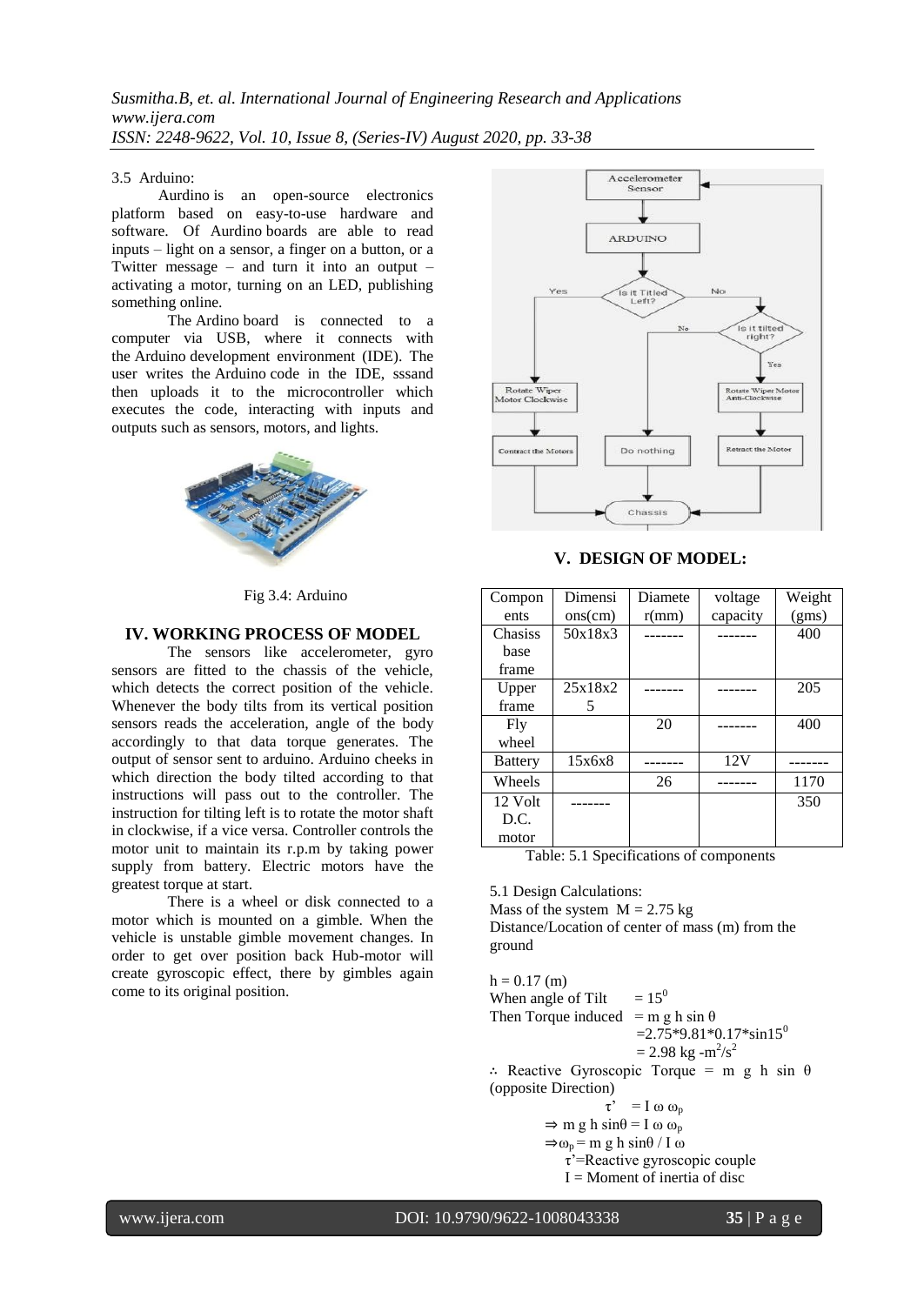ω= Angular Velocity  $\omega_p$ = Precessional Angular Velocity Thus, Centre of mass from the ground,  $h= 0.17$  m Moment of inertia of the disc,  $I=mr^2/2$  $=0.4*0.1*0.1/2$  kg-m<sup>2</sup> Speed of Disc,  $N = 200$ rpm Angular Speed of Disc,  $\omega = 2*\pi*N/60$ rad/sec  $= 2* \pi *200/60$  $= 21.9$  rad/sec Since We Know That  $mgh\sin\theta = I\omega\omega_p$ The vehicle is designed for the maximum tilt angle= 1 Therefore the highest precision speed of the disc is  $\omega_p$ = mghsinθ/Iω=2.98/(0.002\*10.47)rad/sec  $=67.91$ rad/sec So Highest Required Gyroscopic Torque τ'=  $I$ ωω<sub>p</sub>  $= 21.94*67.91*0.002kg-m^2/sec^2$  $= 2.97 \text{ kg} \cdot \text{m}^2/\text{sec}^2$ 5.1.1 Design of wheel: Radius of wheel  $(R) = 13$  cm Centre of hole  $= 10$  mm Width of hub  $(B) = 60$  cm Load (P) =  $2.8$  Kg Thickness of Hub (T)=3 mm For tensile strength: We know that Tensile stress  $=$  force/area  $=F/(2*\pi* r*t*B)$  $=2.8*9.81/(2*_{\pi}*5*3*60)$  $=4.86*10^{-3}MPA$  $=4.86$  KPA Maximum allowable Tensile strength of poly ethylene = 15 M.P.A Since  $4.86 < 15$  MPA (So design of wheel is safe) For bending strength of chasis:  $\sigma_{\rm b} = MY/I$  $= (6.6*250-1.95*250)*30/2022$  $=17$  MPA Where I= Moment of inertia =  $2022 \text{ mm}^4$  Y= Length from the ground M= Bending moment Maximum allowable bending stess of aluminium  $=$ 300 MPA 17 MPA<300 MPA(So the design is safe.) 5.1.2 Design of upper frame column: Number of columns  $= 4$ Cross – sectional area of frame  $= 189$  mm<sup>2</sup> compressive strength( $\sigma_c$ ) = force/area  $= (350+400+50)*10^{-3}*9.81/189$  $= 0.41/4$  MPA  $= 0.1025$  MPA $= 102.5$  KPA The maximum allowable tensile strength of  $aluminium = 300 MPA$ Since  $102.5$  KPA  $\lt$  300 MPA(So the design is safe.) 5.1.3 Design of motor shaft: Motor specifications: Rated speed  $(N) = 300$  RPM Power  $(P) = 60$  W We know that Power (P) =  $2*\pi*N*T/60$  $60 = 2*\pi*300*\text{T}/60$ Torque  $(T) = 1.9$  N-M We know that Torque (T) =  $\pi/16*(\tau^*d^3)$ Shear stress  $(\tau) = 1.9 * 16 * / (\pi * 6^3)$  $= 0.044$  MPA  $= 44$  KPA Shear stress =  $0.6*$ Tensile strength of Al = 0.6\*400  $=240$  MPA Since  $44$  KPA  $< 240$  MPA So the shaft design is safe. 5.1.4. Design of Gimble Arm Number of arms  $= 2$ Load  $(P)$  = load of motor + load of disc  $=(350+450)*9.81*10^{-3}$  $=8.8 N$ we know that  $σ<sub>c</sub>=$  load/area  $= 8.8/(30*3*2)$  $= 0.097$  MPA  $= 0.048$  MPA  $= 48$  KPA The maximum allowable compression strength is  $\sigma_c = 400 \text{ MP}$ Since 48 KPA < 400 MPA So the design of arm is safe. **VI. MODELING OF VEHICLE:** The modeling of vehicle is done in CATIA software with v5 version. Using CATIA

www.ijera.com DOI: 10.9790/9622-1008043338 **36** | P a g e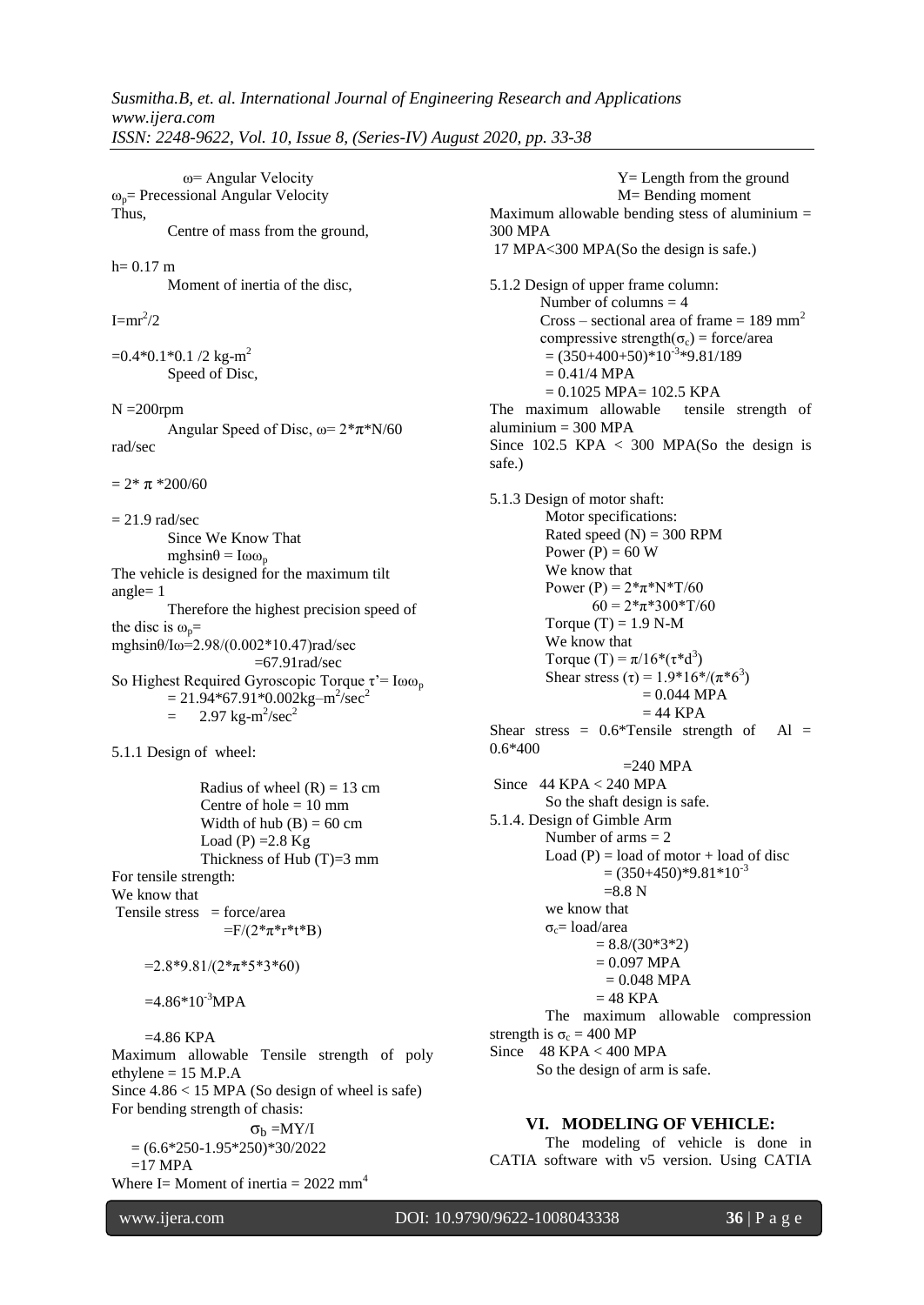*Susmitha.B, et. al. International Journal of Engineering Research and Applications www.ijera.com ISSN: 2248-9622, Vol. 10, Issue 8, (Series-IV) August 2020, pp. 33-38*

individual parts are modeled using component dimensions and finally all the parts are assembled.







Fig. 6.2 Axle modeling









Fig. 6.4 Circular Disc modeling



Fig. 6.5 Assembled of Parts of vehicle

# **VII. FABRICATION OF SELF BALANCED VEHICLE:**

In fabrication process Aluminium Langulers are taken for the whole frame, and for u frame gimble we used flats .Various electronic kit is kept on the base frame for gyroscopic effect .Finally wheels and remaining small aprts are attached to complete fabrication of self balanced bike..